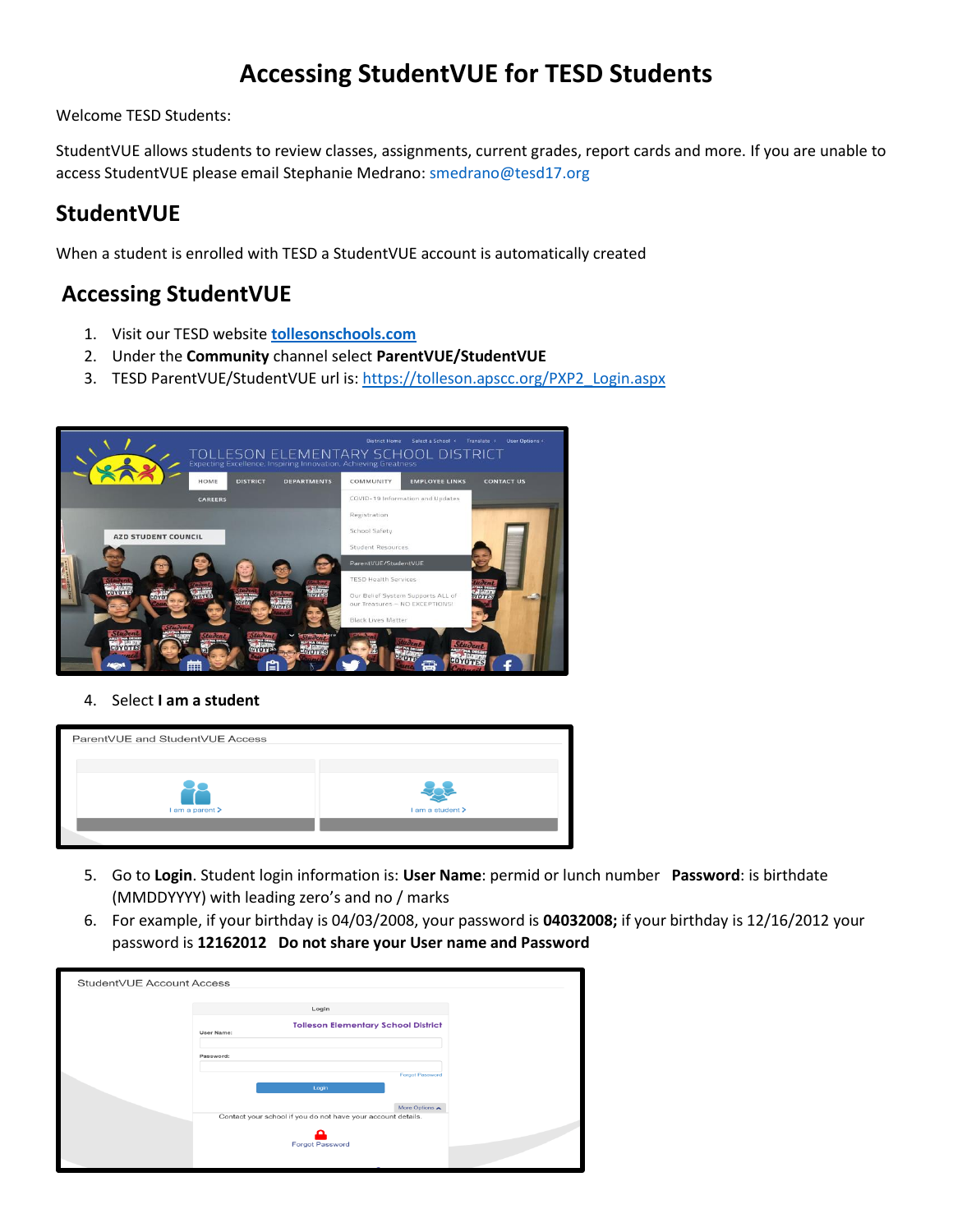### **Current Grades**

7. To check current assignments and grades select Grade Book on the left hand side



8. Click on the name of the class to see your overall grade, assignment details including missing assignments and grades on completed assignments.